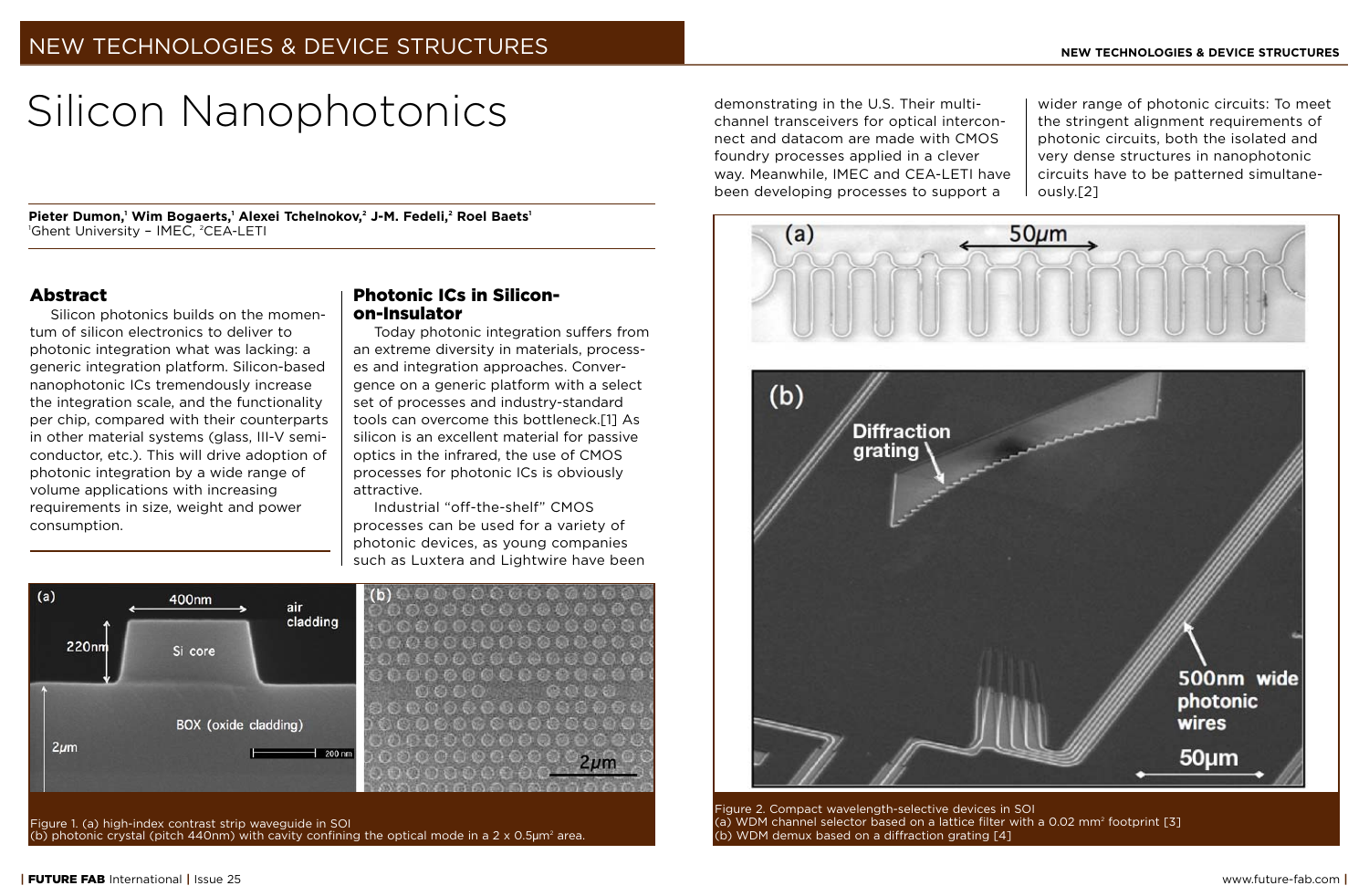## Strong Light Confinement

To create a dielectric waveguide for light, a core is defined in a high refractive index material surrounded by cladding with a lower index. With semiconductor for the core (n≈3.5) and an oxide or air (n≈1-1.5) as the cladding, light can be bound to a submicron strip waveguide, as shown in Figure 1. The optical mode is strongly confined in a cross section comparable to the light's wavelength in the material. Because of this, the optical path can be steered on a much smaller footprint compared with other material systems. Bends of just a few micron radius, compact splitters, wavelength-scale cavities with high-quality resonances (Figure 1) and strong nonlinear effects enable very compact circuits. The integration scale can be up to six orders larger than that of glass-based components. As an example, a WDM channel selector with a 0.01mm<sup>2</sup> footprint is shown in Figure 2, together with a wavelength demultiplexer smaller than  $0.02$ mm<sup>2</sup>.

# The Need for Extreme Accuracy

The typical critical dimensions (CD) of the silicon waveguides are in the 100– 500nm range. However, nanometer-scale deviations can limit the device performance due to losses, reflections and crosstalk. The alignment tolerance between waveguide elements is of the order of a few nanometers at best, so most patterns within a single circuit layer need to be printed in the same lithographic step. To complicate matters, waveguide circuits consist of diverse features, from (semi- )isolated lines all the way to ultradense arrays of holes. The generic processes needed to support this wide range of features have been developed on CMOS tools at institutes like IMEC over the last decade.

As the layer-to-layer alignment accuracy of scanners is improving towards the 5nmlevel, double exposure techniques now start to reach the tolerance requirement of a number of photonic devices, opening opportunities to further optimize the fabrication processes.

One of the most striking requirements of silicon photonics is the extreme accuracy on the critical dimensions: While 100– 500nm feature sizes are fairly large for today's high-end CMOS tools, an accuracy of 1 percent or better is needed. In fact, within a single wavelength-selective device, CD control of even 1nm or better is needed. While CD variations can be compensated for by thermo-optic or electrooptic tuning, an accurate base technology is needed to keep the power consumption low and the compensation algorithms simple. IMEC is now at a stage where wafer-level uniformity is controlled within less than 1 percent (1σ) for 450nm-wide waveguides, with even better uniformity within a single die. This accuracy requirement also poses significant metrology challenges. Still, sub-nm deviations which are impossible to measure with SEM can be assessed accurately through optical device characterization.

## Recycling Old Fabs and Processes?

The accuracy requirements show that silicon photonics cannot just "recycle an old fab," but need cutting-edge technology. Additionally, the smaller the allowed minimum CD, the wider the range of possible devices and applications. Still, technology from the 0.18µm or 0.13µm CMOS nodes already deliver many possibilities for silicon photonic circuit designers, with standard 193nm DUV lithography being the key necessity. While existing tools and fabs

can be used, novel processes are needed to support the diversity of features, and to ensure a sufficient scalability both in technology and in applications.

## Applications

First products are entering the market now with waveguide mode sizes smaller than 1µm<sup>2</sup>. For the data communication market, Luxtera has developed multichannel transceivers, in the process setting up a complete tool chain from CMOS-compatible design libraries all the way to packaging and testing. They integrate photonic circuits with electronics for control, tuning

and drivers, and run the processing through a fab from Freescale. Elsewhere, basic and applied research is targeting communication applications such as fiber-to-the-home, short-range interconnects/datacom and alloptical signal processing. Within two years, other companies can be expected to develop prototypes and enter the market with products based on even smaller mode sizes, with corresponding larger-scale integration. Key in driving these developments is the integration of silicon photonic ICs with SiGe for detection and modulation, and with III-Vs for light generation and signal processing.



Figure 3. Label-free biosensor concept based on optical resonators. Thousands of functionalized biosensors can be integrated on a single chip.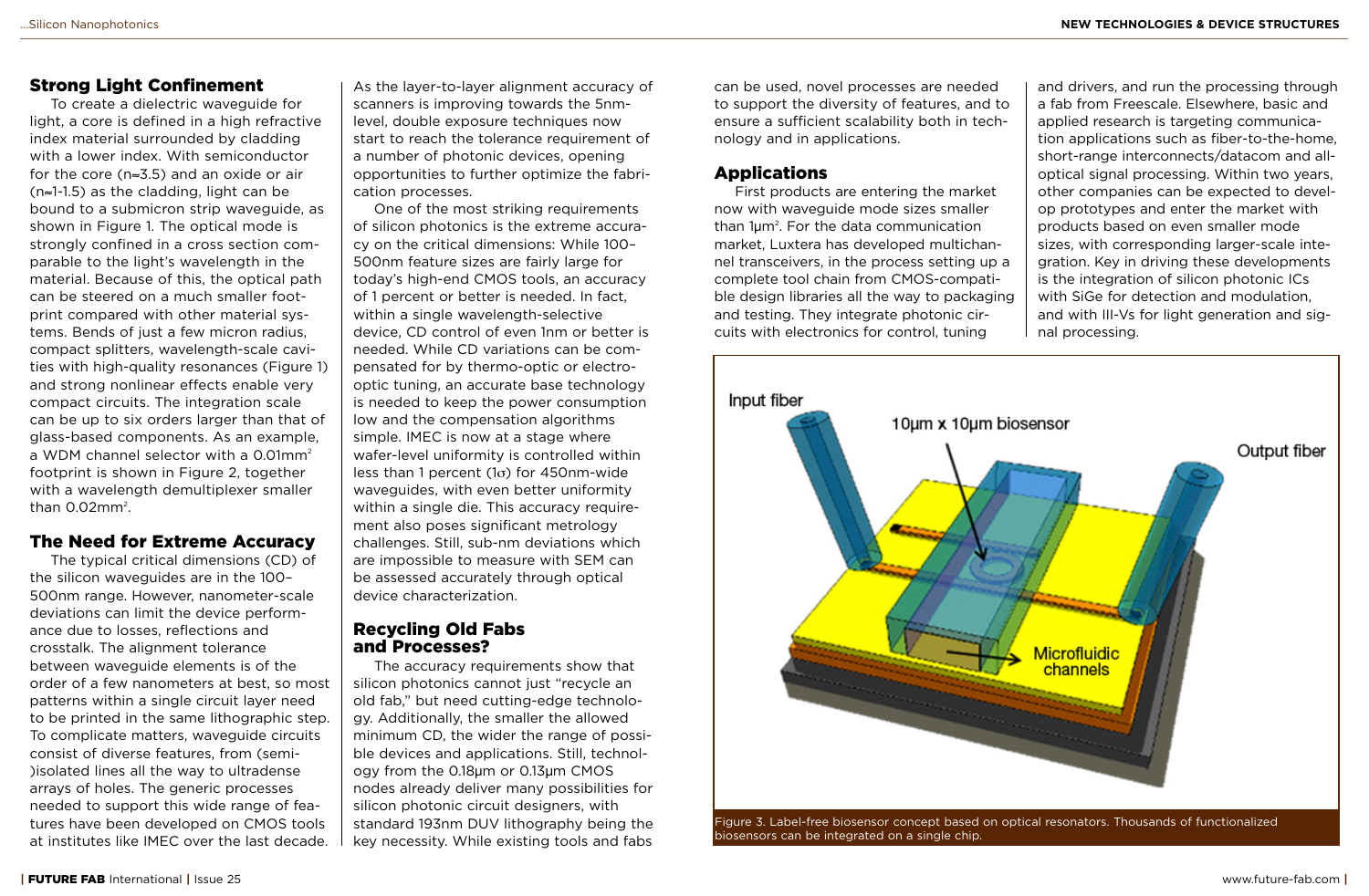Light can also be used as a sensing instrument, either directly or indirectly, and waveguide circuits for this purpose are the focus of many research teams. For instance, a highly integrated silicon photonic IC could serve as a multiparameter sensor for infrastructure monitoring, even equipped with on-chip logic for data processing. Ultracompact label-free biosensor chips, as illustrated in Figure 3, can easily

contain hundreds of sensors for different substances or sensitivity ranges. Throw in on-chip communication capabilities and data processing logic and you have a very powerful mix.

#### Active-Passive Integration

As in electronics, silicon is not the holy grail of materials, but it offers an immensely attractive integration platform. For light



Figure 4. On-chip optical interconnects with Si photonic circuits form the EC-funded FP6 PICMOS project [5] III-V microsources and microdetectors. Sources and detectors are integrated by die-to-wafer bonding. The demonstrator contains point-to-point as well as broadcast links. Microdisk lasers, DBR microlasers and microdetectors are processed in the thin-film III-V after bonding and III-V substrate removal.

detection at telecom wavelengths, SiGe or III-V materials need to be integrated,[6,7] either monolithically or heterogeneously. Similar integration efforts are needed for light amplification and generation. Die-towafer bonding approaches for heterogeneous integration of III-V sources and detectors with silicon circuits have been extensively studied over the last years, and significant research efforts are directed towards wafer-scale processing of III-V bonded material in CMOS lines. Pioneering work of IMEC and CEA-LETI has already shown that these can be viable technologies.[5,6]

Hundreds of multi-Gbit/s transceivers can be integrated on a single chip, e.g., for use in access networks and high-performance computing. Integration with active and nonlinear materials enables complex all-optical signal processing, such as wavelength conversion, switching and optical buffering. A possible route towards this is the sandwiched waveguide technology developed by CEA-LETI. Dramatically improved high-speed interconnect solutions will be needed in the next decade for box-to-box down to on-chip data communication, to address the ever-growing memory and processor bandwidth requirements. Both Intel and IBM have projects on multicore processors with terabit/s on-chip bandwidth requirements, which can be powered by silicon photonics. An example of such on-chip optical interconnects from the PICMOS project [5] is shown in Figure 4.

### Integration With CMOS

As silicon photonics is working on the same platform as CMOS, why not integrate with CMOS? Transmitters and detectors can then be directly integrated with their driver circuits and logic. Or labs-on-a-chip can have the optical sensors, ADC, logic

and external connectivity all on board. Of course, the most direct application of integration with CMOS is for optical interconnects as previously described.

However, it is currently unclear which of the many integration approaches is best for each application. The impact of manufacturability, yield, thermal properties and raw device performance is either unknown today or depends very much on the application. The possible approaches can mainly be classified in front-end, back-end and 3D integration (separate electronic and photonic ICs). In the industrial examples, Luxtera integrates photonics and electronics on the same chip in the front end, while Lightwire keeps them on separate chips, though both make clever use of CMOS technology. In contrast, both IMEC and CEA-LETI have developed low-loss amorphous silicon films deposited with (lowtemperature) PECVD, compatible with back-end integration.[8,9] Interesting times are ahead.

## Part II: From Research to the Market

The first start-ups in silicon are delivering their first products. However, a tremendous amount of research is bringing in new applications and better-performing devices. In the next issue, we will discuss how the gap between the research and the market can be bridged, as well as how the ePIXnet silicon photonics platform organizes affordable prototyping for this purpose.

### References

- 1. ePIXnet Vision Document on Photonics Foundry Model, http://www.epixnet.org/ index.php?id=392.
- 2. W. Bogaerts, R. Baets, P. Dumon, V. Wiaux, S. Beckx, D. Taillaert,
- B. Luyssaert, J. Van Campenhout,